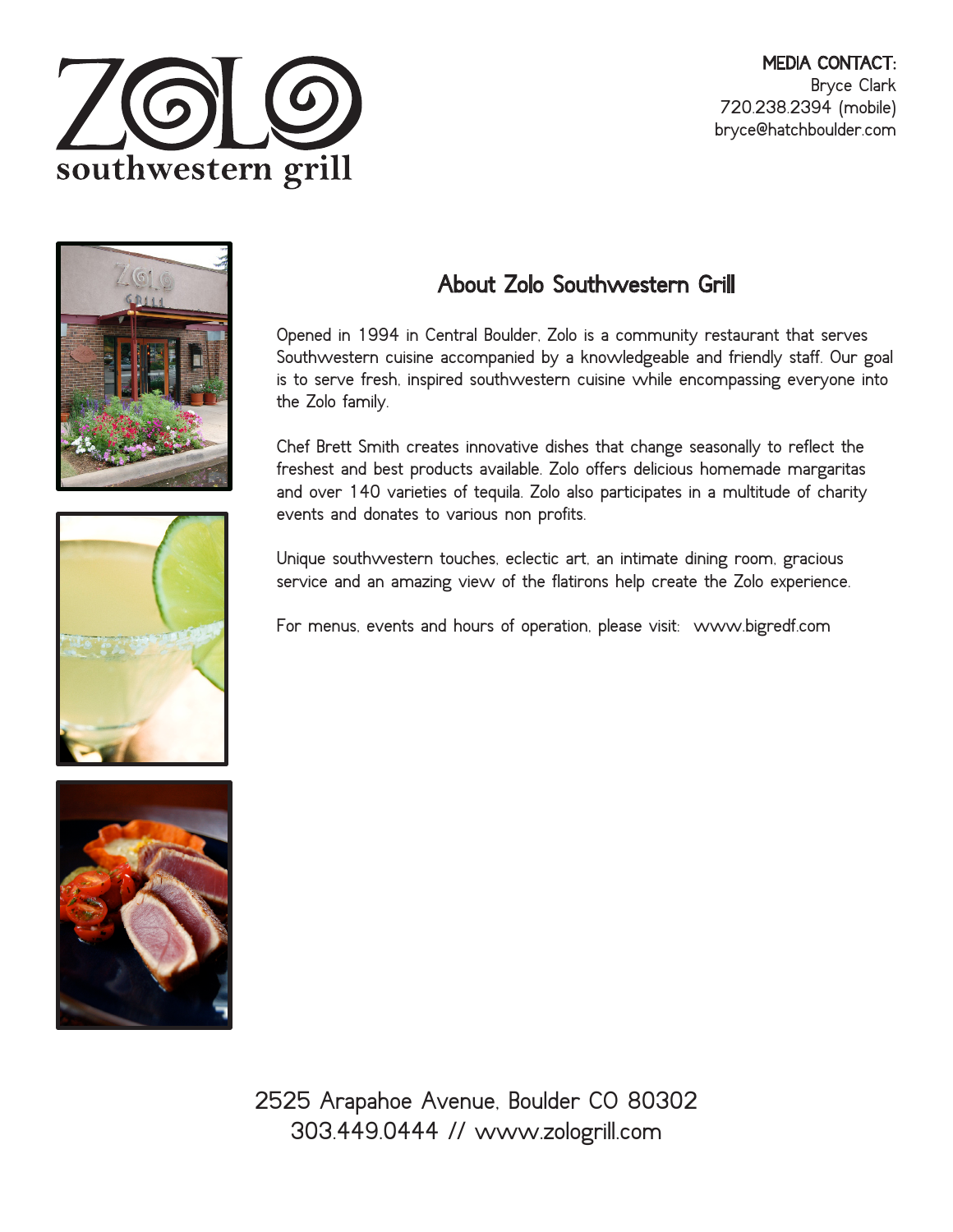## Zolo Southwestern Grill Fact Sheet

Opened in 1994

Executive Chef: Brett Smith

Dining Style: Casual Dining

Cuisine: Southwestern

Address: 2525 Arapahoe Ave Boulder, CO 80302

Website: www.zologrill.com Twitter: www.twitter.com/zoloboulder Facebook: www.facebook.com/zologrill

Email: zologrill@bigredf.com

Phone: 303.449.0444

Hours of Operation: Open 7 days a week Lunch: Monday - Saturday: 11:00am - 4:00pm Brunch: Sunday: 11:00am - 4:00pm Happy Hour: Everyday 4:00pm - 6:00pm Dinner: Tues - Sat: 4:00pm - 10:00pm, Sun - Mon: 4:00pm - 9:00pm

Payment Options: AMEX, Diners Club, MasterCard, Visa, Discover

Offering: Bar Dining, Beer, Full Bar, Non-Smoking Restaurant, Patio/Outdoor Dining, Private Room, Takeout, View, Weekend Brunch, Wheelchair Access, Wine, Tequila

Private Party Facilities: Zolo Southwestern Grill may be rented out to accommodate large parties, (90 seated, 150 reception style). Please contact us for availability and pricing information.

Annual Special Events & Promotions: Tequila dinners, beer dinners, wine dinners

Parking: Public Lot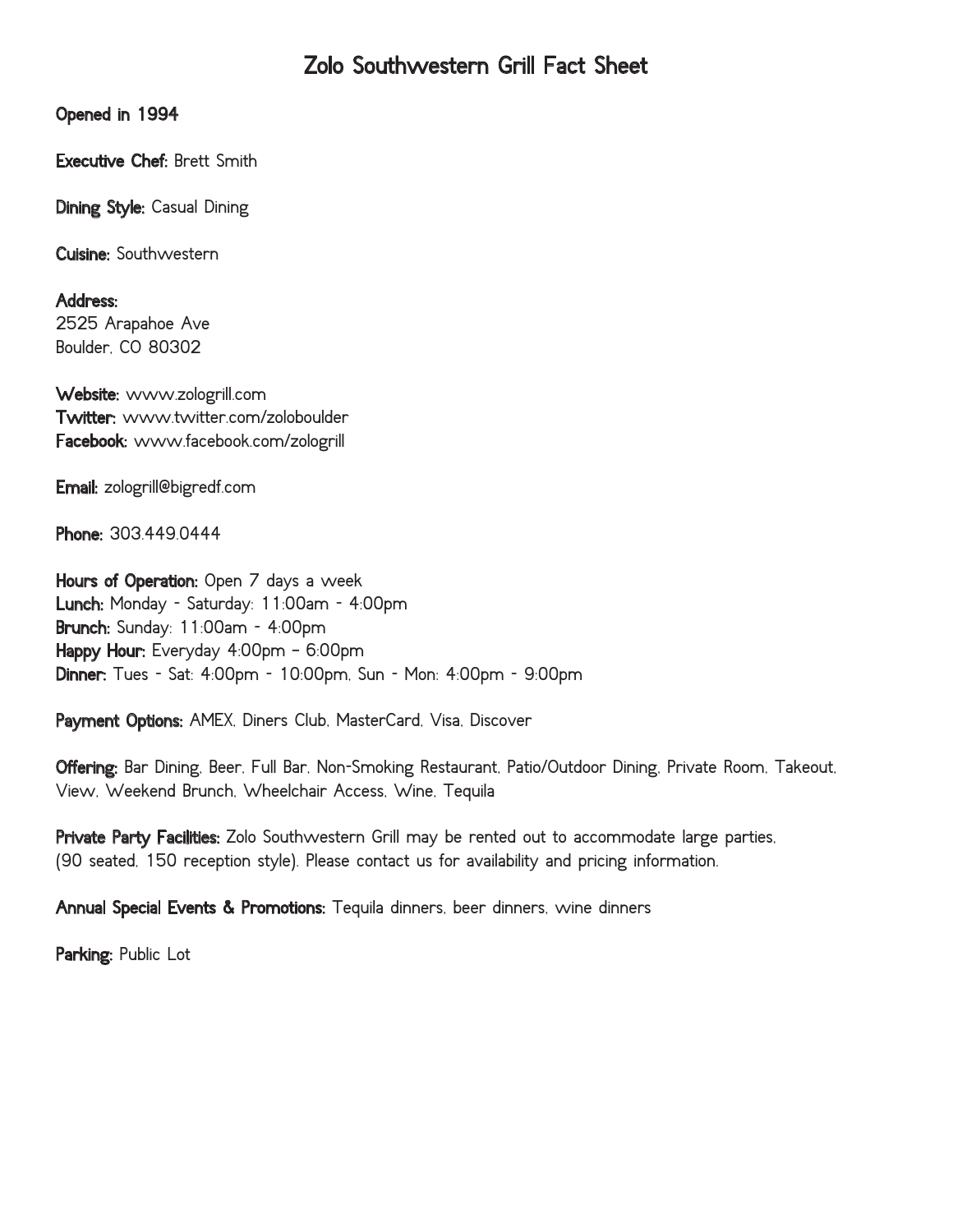



2525 Arapahoe Avenue Boulder, CO 80302

303.449.0444

www.zologrill.com

Brett Smith, Chef

Originally from Wappingers Falls, NY Chef Brett Smith developed an interest in cooking while working at a deli in high school. Shortly after moving to Boulder in 1994, he began working as a line cook in local restaurants.

His interest in food grew into a passion, and a career when Brett took a job at Jax Fish House Boulder in 1996. Working and learning under Chef Chris Blackwood, he was promoted to Sous Chef in 1998. In 2000 Brett moved over to Zolo Southwestern Grill as Sous Chef and a few months later became Executive Chef. With a year under his belt, he felt the need to broaden his horizons and knowledge of food. After traveling throughout the U.S. Brett had a 4 year run as Executive Chef at ZoZo's Ristorante on St. John, US Virgin Islands.

In September 2008, Brett and his wife Meagan settled their family back in Boulder. Thrilled to return to Zolo, he looks forward to creating modern Southwestern cuisine and being active in the community. On his limited time off, you can find Brett chasing after his two young children, Ryleigh and Christopher.